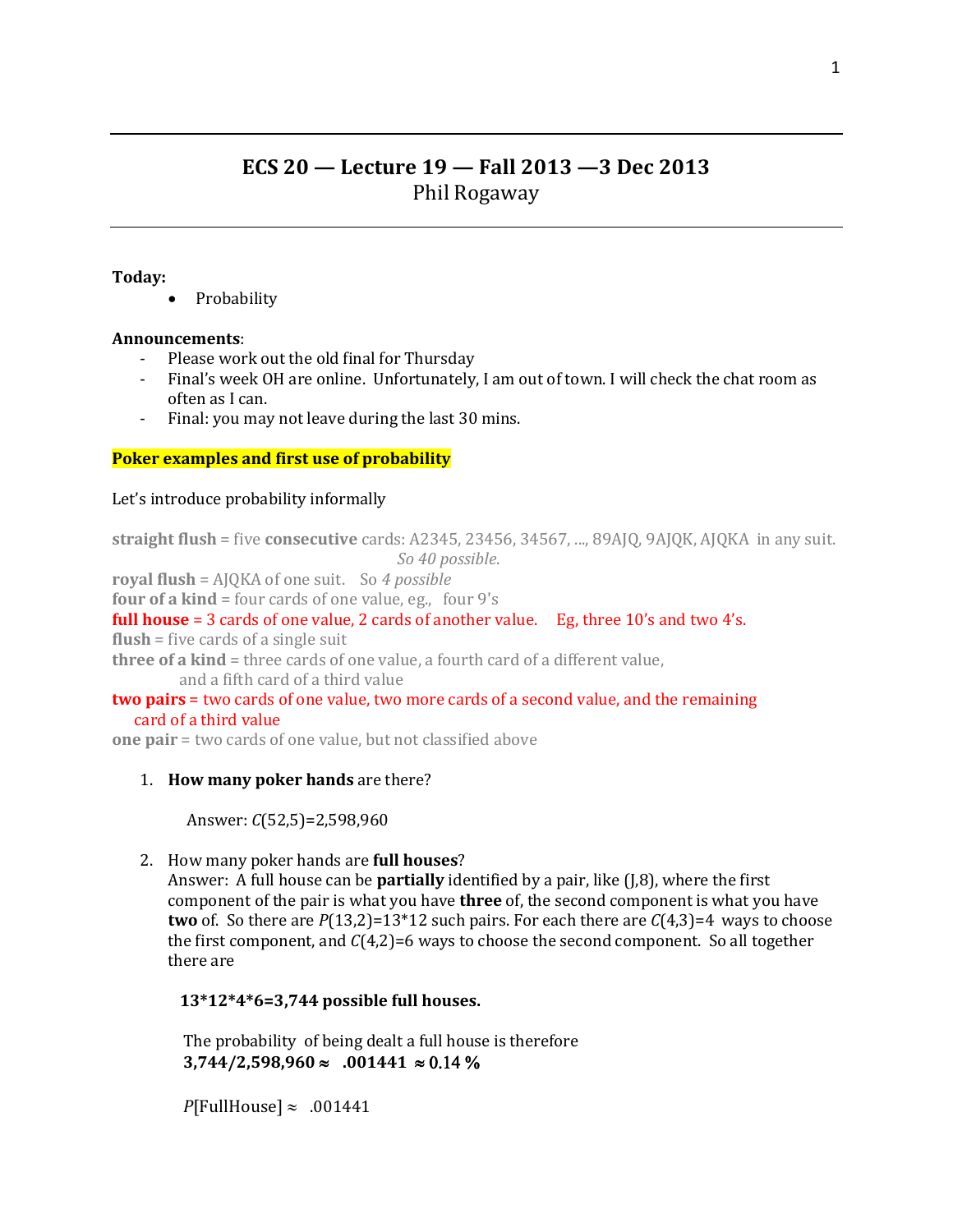The probability of an event is a real number between 0 and 1 (inclusive). If asked what's the probability of something, don't answer with a "percent", and don't answer with something outside of [0,1]. When we give something in "percent's", we are giving a probability multiplied by 100.

3. How many poker hands are **two pairs**?

Answer: We can partially identify two pairs as in  $\{J, \mathcal{B}\}\$ . Note that now the pair is now **unordered**. There are *C*(13,2) such sets. For each there are *C*(4,2) ways to choose the larger card and  $C(4,2)$  ways to choose the smaller card. There are now  $52 - 8$  remaining cards one can choose as the fifth card (to avoid a full house, there are 8 "forbidden" cards). So the total is

*C*(13,2)\**C*(4,2)\**C*(4,2)\*44 = 123,552.

The chance of being dealt two pairs is therefore

 $C(13,2)*C(4,2)*C(4,2)*44 / C(52,5) = 123,552/2,598,960 \approx 0.047539 \approx 4.75\%$ 

 $P$ [TwoPairs]  $\approx 0.047539$ 

## **Basic definitions / theory**

Schaum's, chapter 7. Probability does not appear at all in Biggs.

#### **Def**: A (finite) **probability space** (*S*,*P*) is

- a finite set *S* (*the sample space*) and
- a function *P*:  $S \rightarrow [0,1]$  (the *probability measure*) such that that

 $\sum$  *P(x)* = 1 (alternative notation:  $\omega$ ,  $\mu$ ,  $\Omega$  for *x*, *P*, *S)*  $x \in S$ 

 In general, whenever you hear *probability* make sure that you are clear **what** is the probability space is: what is the sample space and what is the probability measure on it.

An **outcome** is a point in *S*.

**Def**: Let (*S*, *P*) be a probability space. An **event** is a subset of *S.*

**Def**: Let *A* be an event of probability space (*S*, *P*).

 $P(A) = \sum P(a)$  (I'm used to using Pr, will probability slip)  $a \in A$ 

*The probability of event A. By convention,*  $P(\emptyset) = 0$ 

**Def**: The **uniform** distribution is the one where  $P(a) = 1/|S|$  —ie, all points are equiprobable. **Def**: Events *A* and *B* are **independent** if  $P(A \cap B) = P(A) P(B)$ .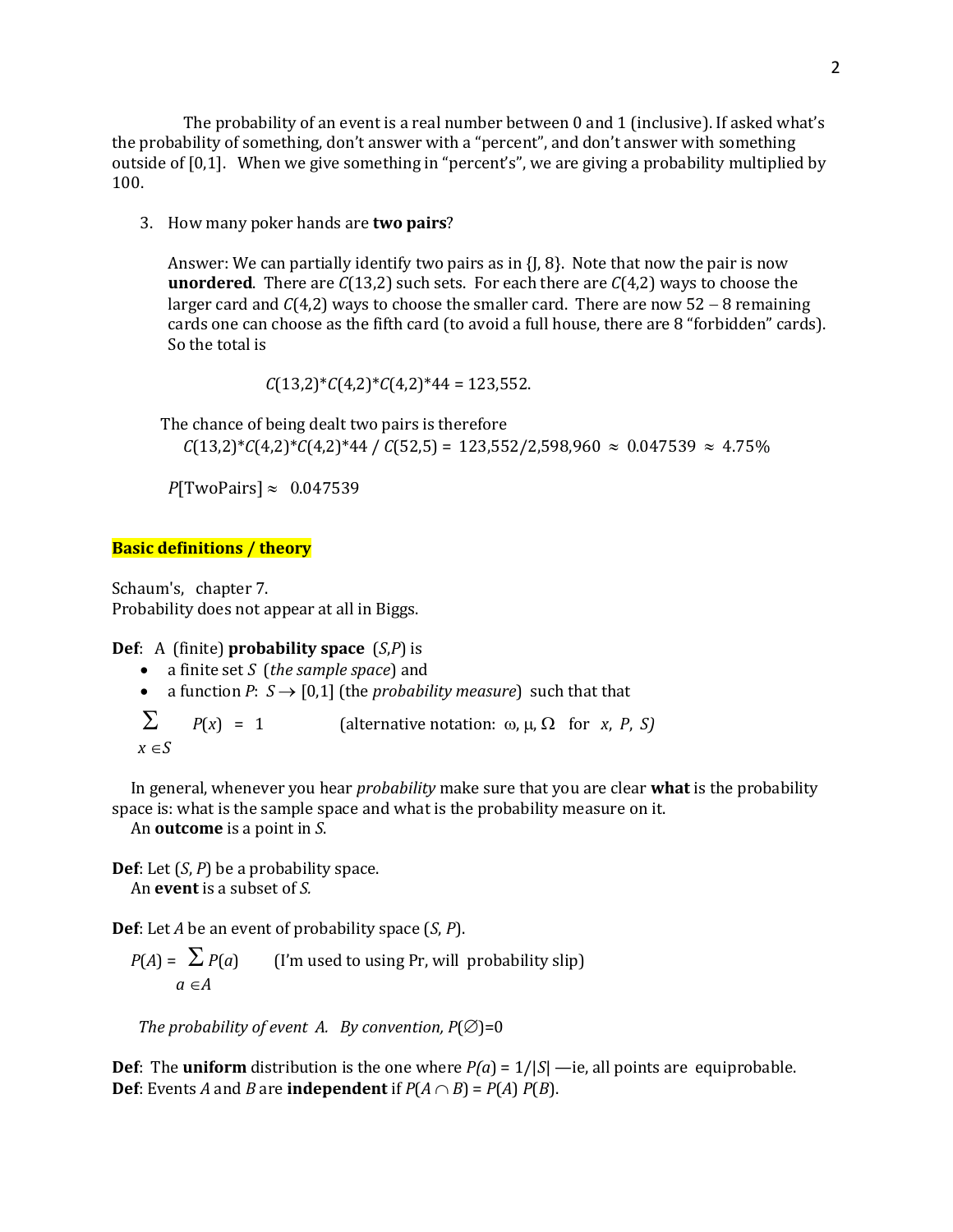**Def**: A **random variable** is a function *X*:  $S \rightarrow \mathbf{R}$  from the sample space to the reals.

**Def**:  $\mathbf{E}[X] = \sum P(s) X(s)$  // expected value of *X* ("average value")  $s \in S$ 

**Def**: if  $B \neq \emptyset$  then  $P(A|B) = P(A \cap B) / P(B)$ 

#### **Propositions**:

- $-P(\emptyset) = 0$  // by definition
- $-P(S) = 1$
- $-P(A) + P(A^c) = 1$ , or  $P(A) = 1 P(A^c)$

 - If *A* and *B* are disjoint events (that is, disjoint sets) then  $P(A \cup B) = P(A) + P(B)$  - ("**sum bound**")  $P(A \cup B) \leq P(A) + P(B)$  - In general,  $P(A \cup B) = P(A) + P(B) - P(A \cap B)$  // inclusion-exclusion principle

 - If *B*1,*B*2 disjoint, nonempty events whose union is *S* then  $P(A) = P(A | B_1) P(B_1) + P(A | B_2) P(B_2)$ 

 $-$  **E**(*X*+*Y*) = **E**(*X*) + **E**(*Y*) // expectation is linear.

## **Eg 1: Dice**

 The singular, the students assure me, is *die*. Like *mice* and *mie*. I guess.

 You roll a fair die six times: *S* = {1,2,3,4,5,6} *P*(1)=*P*(2)=...=*P*(6)=1/6

> "you roll an even number" is an event. Event is  $A = \{2, 4, 6\}$ .  $P(A) = 3 * (1/6) = 1/2$ .

• Pair of dice.  $S = \{1,2,3,4,5,6\} \times \{1,2,3,4,5,6\}$ o  $P((a,b)) = 1/36$  for all  $(a,b)$  in S

Illustrate independence.

 *P*(left die even and right die even) = *P*(left die even) P(right die even)  $=(1/2) (1/2) = 1/4$ 

Pair of dice, what's the chance of rolling an "8"?

 Event *E* = {(2,6),(3,5),(4,4),(5,3),(6,2)}  $P(E) = 5/36$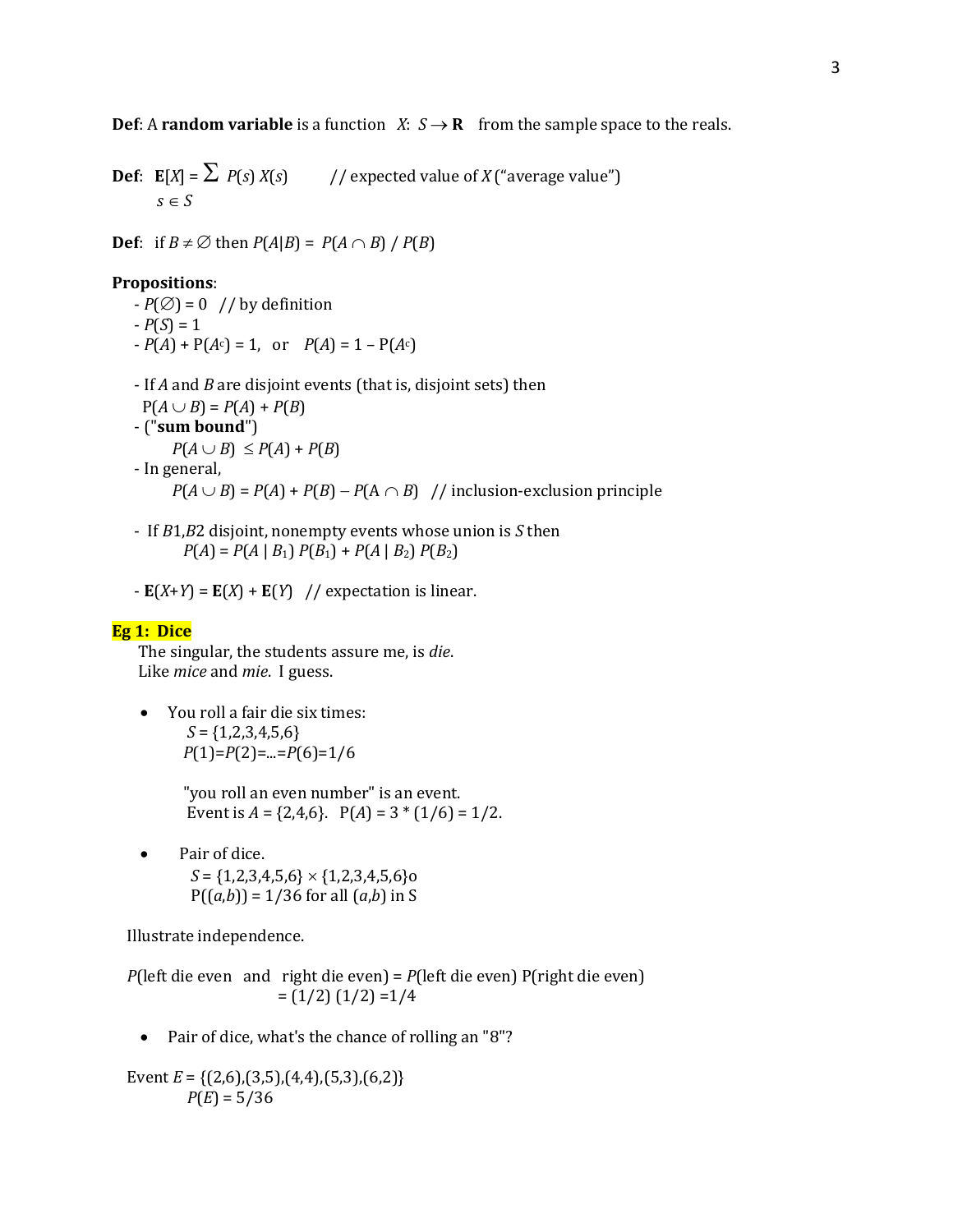Be careful:  $P(E) = |E|/|S|$  only **if** we are assuming the **uniform** distribution.

 Pair of dice, what's the chance of rolling an "8" if I tell you that both numbers came out even?

**Method 1**: Imagine the new probability space:

 $(2,2)$ ,  $(2,4)$ ,  $(2,6)$ ,  $(4,2)$ ,  $(4,4)$ ,  $(4,6)$ ,  $(6,2)$ ,  $(6,4)$ ,  $(6,6)$ \*\*\* \*\*\*\* \*\*\*\* \*\*\*

So probability is  $3/9 = 1/3$ 

**Method 2**: A little more mechanically

 $A =$ "rolled an  $8$ " B = "both die are even"

 $P(A | B) = P(A \cap B)/P(B)$  $=(3/36) / (9/36) = 1/3$ 

#### **Eg 2. Back to the Poker examples**

What's the probability space? Sample space has  $|S| = C(52,5)$  We can regard the points of *S* as **5-elements subsets** of {2C,2D,2H,2S, 3C,3D,3H,3S,…, KC,KD,KH,KS, AC,AD,AH,AS} or {1, …,52} Probability measure is uniform: *P*(*a*) = 1/|*S*|.

## **Eg 3: Fair coin**

Flip a fair coin 100 times. What is the probability space?  $S = \{0,1\}^{100}$  $P(s) = 2^{-100}$  for all *s* in *S*.

What is the chance of getting **exactly 50 out of the 100 coin flips land heads?**

 $P(50Heads) = C(100,50) / 2^{100} \approx 0.07959$  // note "100 choose 50" to Google  $P(51 \text{Heads}) = C(100,51) / 2^{100} \approx 0.07803$ 

#### **Eg 4: Biased coin**

Now, what if the coin is biased?

Say that the coin lands **heads** with probability *p***= .**51 and **tails** with probability 1*p*= .49. each flip independent of the rest.

You flip the unfair coin 100 times. The coin lands heads a fraction *p*=0.51 of the time: